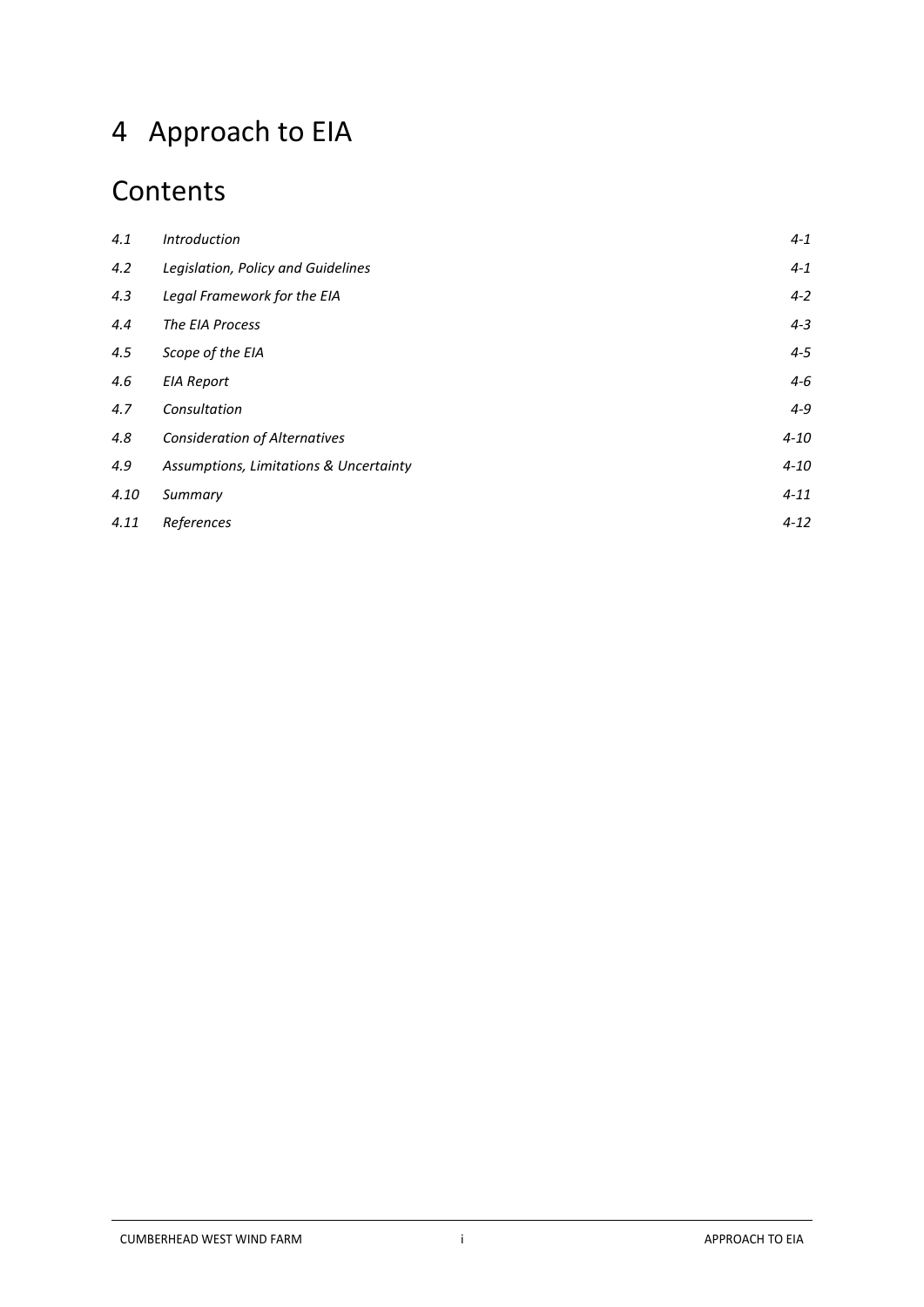This page is intentionally blank.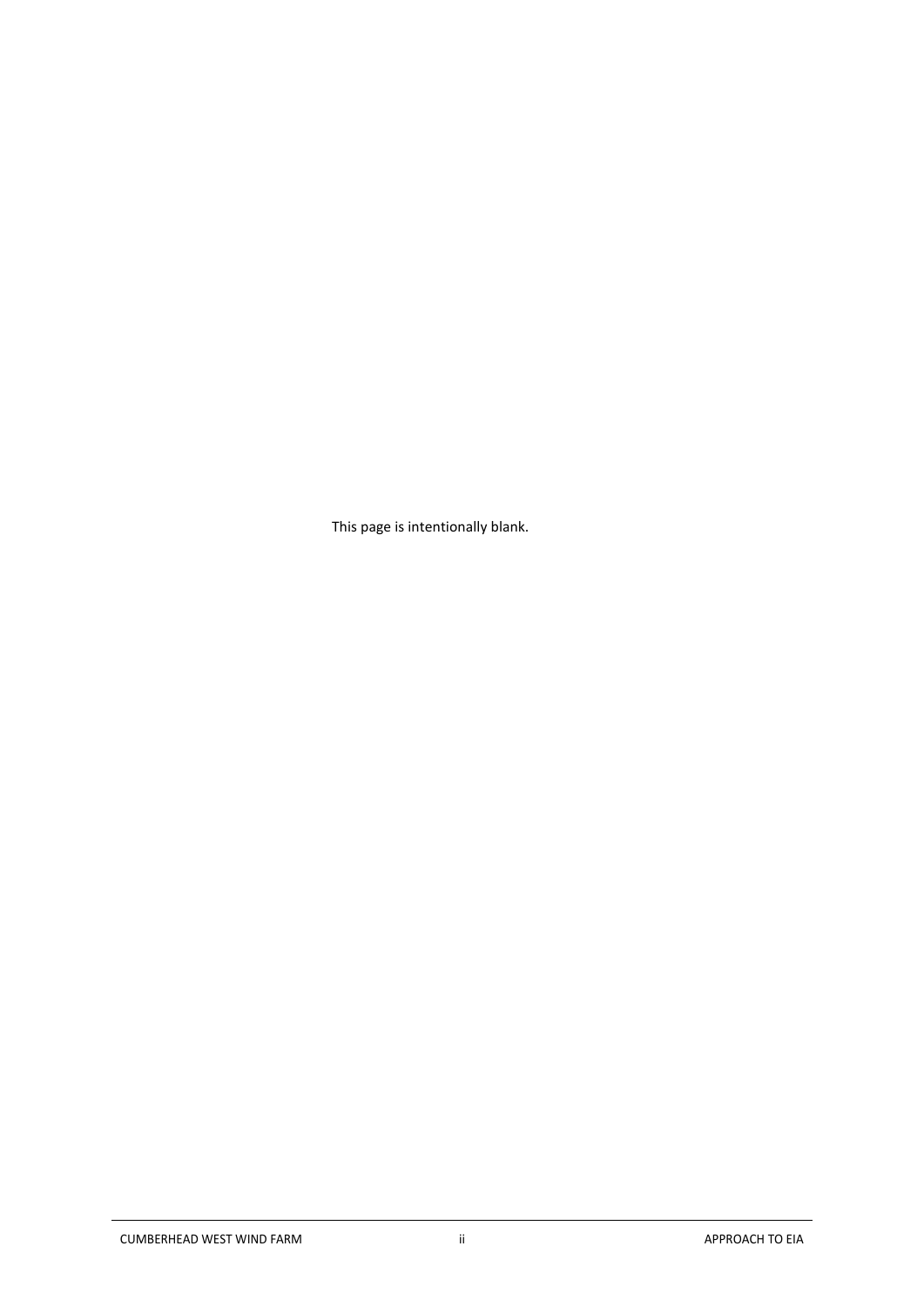## 4 Approach to EIA

## <span id="page-2-0"></span>4.1 Introduction

- 4.1.1 This chapter of the EIA Report sets out the broad approach taken to produce the Environmental Impact Assessment (EIA) for the Proposed Development.
- 4.1.2 The EIA process aims to assist Scottish Ministers in their determination of the application by identifying where any significant environmental effects are predicted. This assessment has been carried out in consultation with statutory consultees, interested parties and the general public.
- 4.1.3 The structure of the EIA Report follows the requirements of the Electricity Works (Environmental Impact Assessment) (Scotland) Regulations 2017 and relevant good practice guidance. The EIA Report comprises of a Non-Technical Summary (NTS), the main EIA Report text, accompanying figures and technical appendices.
- 4.1.4 This chapter is structured as follows:
	- overview of the relevant legislation, policy and guidance:
	- an outline of the EIA process utilised;
	- the scope of the assessment completed;
	- details of the assessment of potential effects;
	- the consultation undertaken; and
	- the assumptions, likely limitations and uncertainty.
- 4.1.5 This chapter is supported by the following appendices:
	- Appendix 4.1 Cumberhead West Scoping Report
	- Appendix 4.2 ECU Scoping Opinion
	- Appendix  $4.3$  Further Consultation
	- Appendix 4.4 ECU Gatecheck Report

## <span id="page-2-1"></span>4.2 Legislation, Policy and Guidelines

- 4.2.1 During the EIA, a number of legislative and best practice documents have informed the process.
- 4.2.2 The European Commission Directive 2011/92/EU, amended in 2014 by Directive 2014/52/EU, requires that certain projects, both public and private, must be assessed with regards to their impacts on the environment. This is currently implemented in respect of Section 36 consents by the Electricity Works (Environmental Impact Assessment) (Scotland) Regulations 2017 ('the EIA Regulations').
- 4.2.3 The EIA process and structure of the EIA Report follows the criteria listed within the EIA Regulations.
- 4.2.4 The Proposed Development is considered to fall within Schedule 2 of the EIA Regulations, by nature of it being classed as a generating station which requires consent under Section 36 of the Electricity Act. The criteria for considering whether a Schedule 2 development requires the preparation of an EIA is set out in Schedule 3 of the EIA Regulations. The Applicant has voluntarily accepted that an EIA is required to be undertaken. The information provided within this EIA Report has been prepared in accordance with the Directive and the EIA Regulations.
- 4.2.5 In addition to the above, the regulations and best practice of core relevance to the EIA process and which have been taken into account in undertaking this assessment are as follows: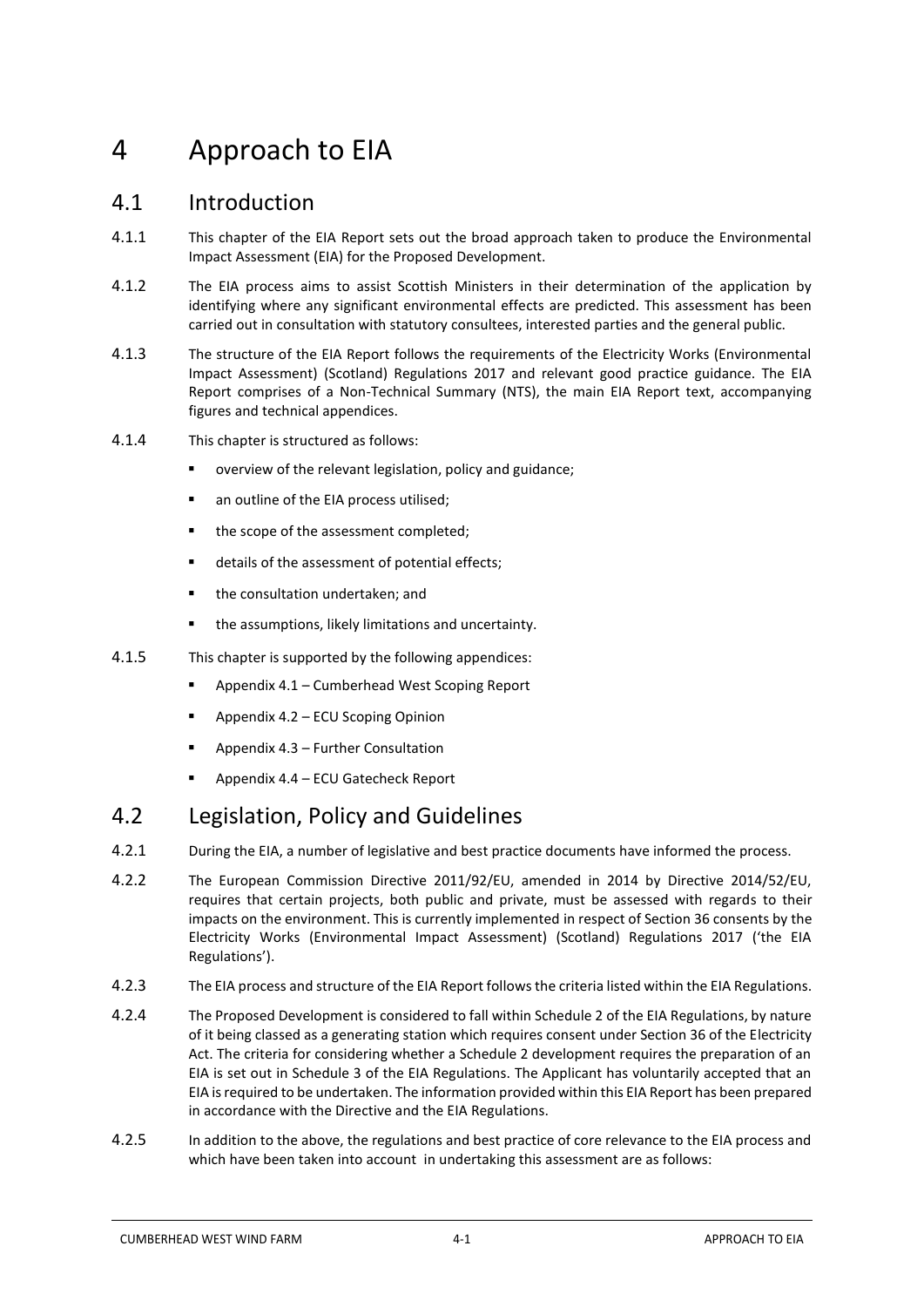- Town and Country Planning (Environmental Impact Assessment) (Scotland) Regulations 2017;
- Scottish Planning Policy (Scottish Government, 2014);
- National Planning Framework 3 (Scottish Government, 2014):
- Planning Advice Note 1/2013: Environmental Impact Assessment (Scottish Government, 2013);
- Planning Circular 1/2017: Environmental Impact Assessment regulations (Scottish Government, 2017);
- Good Practice During Wind Farm Construction 4th Edition (Scottish Government et al., 2019);
- Assessing the Cumulative Impact of Onshore Wind Energy Developments (SNH, 2012);
- Siting and Designing Wind Farms in the Landscape Version 3a (SNH, 2017); and
- Environmental Impact Assessment Handbook Version 5 (SNH, 2018).

### <span id="page-3-0"></span>4.3 Legal Framework for the EIA

#### *Overall EIA Process*

- 4.3.1 In order for the EIA process to be as effective as possible it should be used as an iterative process throughout the design stage, rather than a single assessment performed once the design is finalised. When used as an iterative process, the findings of the EIA can be incorporated within the design of the proposal to provide an optimum design with regard to the Applicant's requirements and the environment.
- 4.3.2 The findings of the EIA are presented in this EIA Report, which has been prepared in accordance with the EIA Regulations.
- 4.3.3 The broad approach which has been followed in undertaking the EIA is presented in this chapter and an overview of the methodology adopted for each technical study is provided within the respective technical chapters (Chapters 6 to 16).

#### *Screening & Scoping*

- 4.3.4 Screening is the process by which it is determined whether or not an EIA should be conducted for a proposed development.
- 4.3.5 As set out above, the Proposed Development falls within Schedule 2 of the EIA Regulations. Schedule 3 of the EIA Regulations sets out criteria that should be considered in determining whether a Schedule 2 development is likely to have significant environmental effects and hence require a formal EIA.
- 4.3.6 The Applicant recognised that the Proposed Development would have the potential to have significant environmental effects, and therefore, an EIA would be required. Therefore, rather than undertaking a formal EIA screening process, the Applicant voluntarily elected to undertake an EIA.
- 4.3.7 The EIA scoping process is undertaken to identify the potentially significant environmental issues which should be considered when assessing the potential effects of the Proposed Development, and an EIA Scoping Opinion may be obtained from the Energy Consents Unit (ECU).
- 4.3.8 An EIA Scoping Opinion was requested from the ECU in June 2020 through the submission of an EIA Scoping Report. This EIA Scoping Report contained details of the site baseline and the Proposed Development. It also proposed which environmental impacts would be assessed in the EIA, and the assessment methodologies that would be used.
- 4.3.9 The ECU consulted with a variety of statutory and non-statutory consultees before providing an EIA Scoping Opinion on 9<sup>th</sup> September 2020. This information has informed the Proposed Development EIA. The following EIA Report is based on the Scoping Opinion received as included in Appendix 4.2.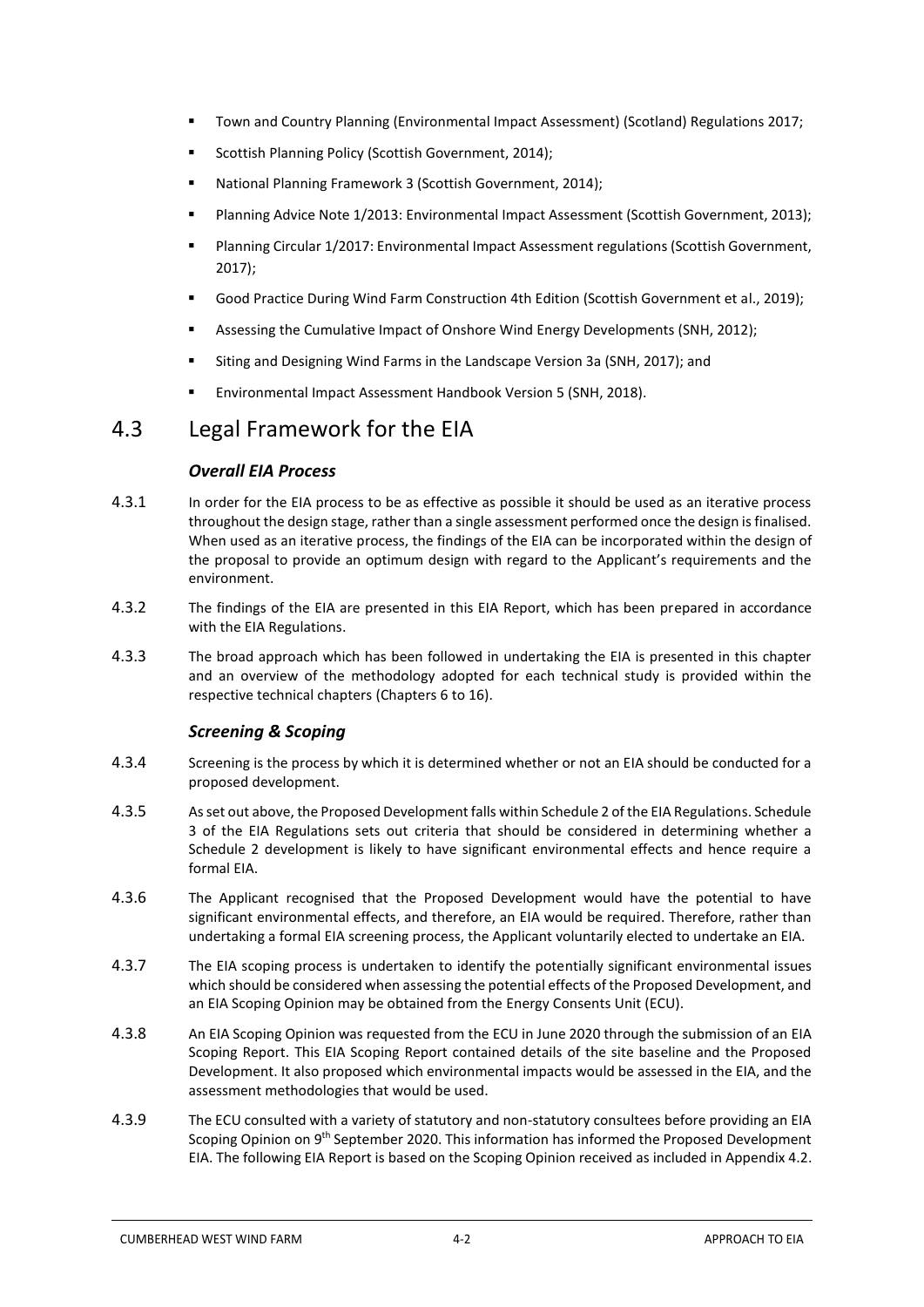- 4.3.10 Direct consultation has also been undertaken with consultees, to confirm and agree the approach and scope of technical surveys and assessments on a topic by topic basis. Details of relevant consultations are included in each technical chapter as appropriate.
- 4.3.11 A summary of how the Scoping responses received have been addressed in this EIA Report was provided to the ECU within an EIA Gatecheck Report on 20th October 2020.

## <span id="page-4-0"></span>4.4 The EIA Process

- 4.4.1 EIA is the systematic process of compiling, assessing, presenting and mitigating all the significant environmental effects of a proposed development. The assessment is designed to inform the decision-making process by way of setting out the likely environmental profile of a project. Identification of potentially significant adverse environmental effects then leads to the design and incorporation of appropriate mitigation measures into both the design of the scheme and the way in which it is constructed.
- 4.4.2 The main steps in the EIA assessment process for the Proposed Development have been:
	- Baseline surveys (where appropriate) to provide information on the existing environmental character of the Proposed Development site and the surrounding area.
	- Consideration of the possible interactions between the Proposed Development and the existing and predicted future site conditions. These interactions or effects are assessed using criteria based on accepted guidance and best practice.
	- Using the outline design parameters for the Proposed Development, prediction of the environmental effects, including direct, indirect, cumulative, short, medium and long-term, permanent and temporary, beneficial and adverse effects.
	- **■** Identification of mitigation measures designed to avoid, reduce or offset adverse effects and enhance beneficial effects.
	- Assessment of the significance of any residual effects after mitigation, in relation to the sensitivity of the feature impacted upon and the magnitude of the impact predicted, in line with the methodology identified below.
	- Identification of any uncertainties inherent in the methods used, the predictions made, and the conclusions drawn during the course of the assessment process.
	- Reporting of the results of the EIA in this EIA Report.

#### *Assessment of Effects*

- 4.4.3 Throughout the assessment, a distinction has been made between the term 'impact' and 'effect'. The EIA Regulations refer to the requirement to report the significance of 'effects'. An impact has been defined as the physical change of the characteristics of the receiving environment as a result of the Proposed Development (e.g. noise from turbines), whereas an effect refers to the significance of this impact (e.g. a significant residual noise effect on residential properties). These terms have been adopted throughout this EIA Report to present a consistent approach to the assessment and evaluation of effects and their significance.
- 4.4.4 The exception to this is the Landscape and Visual Impact Assessment which classifies the level of physical and perceptual change to the receiving environment as the "magnitude of change" in line with the recommendations of the Guidelines for Landscape and Visual Impact Assessment third edition (GLVIA3). However, this terminology should be considered interchangeable with "magnitude of impact".
- 4.4.5 Within this EIA Report, the assessment of effects for each environmental topic takes into account the environmental impacts of the construction, operational and decommissioning phases of the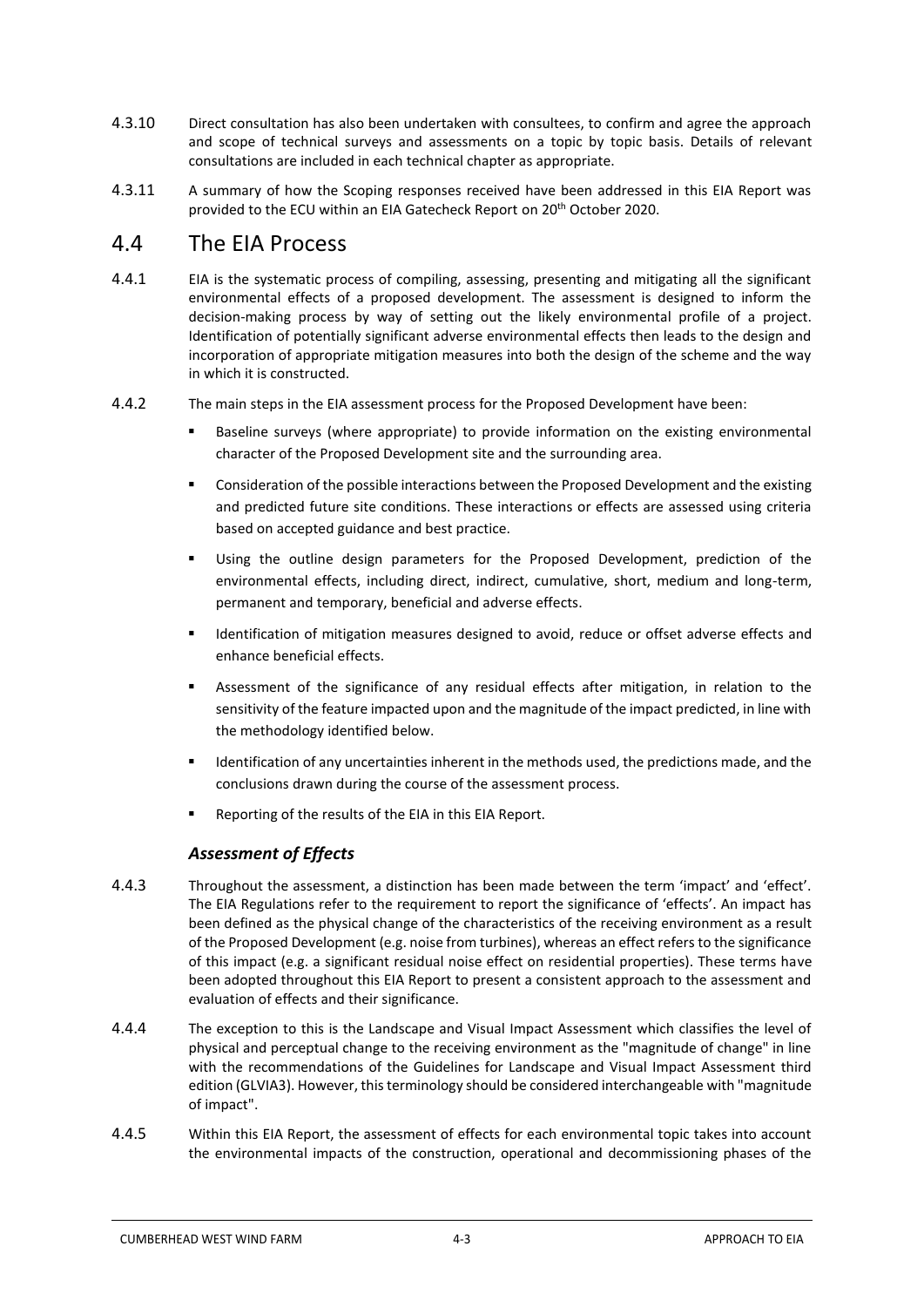Proposed Development and the environmental impacts should the Proposed Development not be consented (the do-nothing scenario).

- 4.4.6 In order to determine whether or not the potential effects of the Proposed Development are likely to be 'significant' a number of criteria are used. These significance criteria vary between topics but generally include:
	- international, national and local designations or standards;
	- relationship with planning policy:
	- sensitivity of the receiving environment;
	- magnitude of impact;
	- reversibility and duration of the effect; and
	- inter-relationship between effects.
- 4.4.7 Effects that are considered to be significant are identified within the EIA Report. The significance of the resultant effect is informed by professional judgement as to the importance or sensitivity of the affected receptor(s) and the nature and magnitude of the predicted changes. For example, a high magnitude of impact on a low sensitivity receptor will have an effect of lesser significance than the same impact on a high sensitivity receptor. Table 4.1 below is used as a guide to demonstrate the relationship between the sensitivity of the identified receptor and the anticipated magnitude of an impact. Professional judgement is, however, equally important in verifying the suitability of this guiding 'formula' to the assessment of the significance of each individual effect. Therefore, the table below may change between technical assessments.

#### **Table 4.1 - Guide to the Inter-Relationship between Magnitude of Impact and Sensitivity of Receptor**

|                     |            | Sensitivity of Receptor / Receiving Environment to Change |                      |                        |            |
|---------------------|------------|-----------------------------------------------------------|----------------------|------------------------|------------|
|                     |            | High                                                      | Medium               | Low                    | Negligible |
|                     | High       | Major                                                     | Moderate to<br>Major | Minor to<br>Moderate   | Negligible |
|                     | Medium     | Moderate to<br>Major                                      | Moderate             | Minor                  | Negligible |
| Magnitude of Impact | Low        | Minor to<br>Moderate                                      | Minor                | Negligible to<br>Minor | Negligible |
|                     | Negligible | Negligible                                                | Negligible           | Negligible             | Negligible |

#### 4.4.8 The following terms are used in the EIA Report, unless otherwise stated, to determine the level of effects predicted to occur:

- **major** beneficial or adverse effect where the Proposed Development would result in a significant improvement (or deterioration) to the existing environment;
- **moderate** beneficial or adverse effect where the Proposed Development would result in a noticeable improvement (or deterioration) to the existing environment;
- **■** minor beneficial or adverse effect where the Proposed Development would result in a small improvement (or deterioration) to the existing environment; and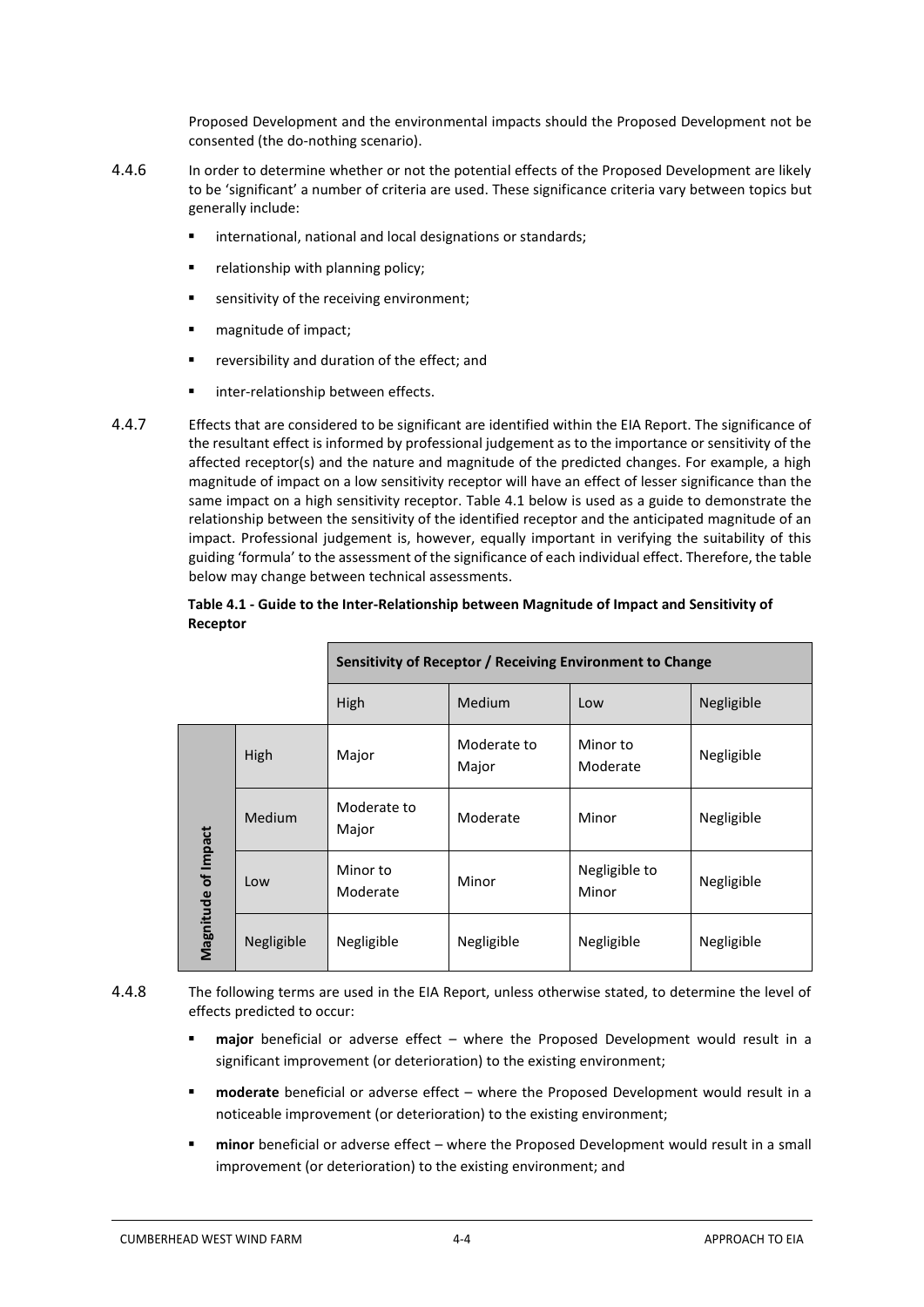- **negligible** where the Proposed Development would result in no discernible improvement (or deterioration) to the existing environment.
- 4.4.9 Using professional judgement and with reference to relevant guidance, the majority of the assessments within this EIA Report consider effects of moderate or greater significance to be significant, with those of minor significance or less to be non-significant. If there are deviations from this these will be clearly stated within the individual technical chapters.
- 4.4.10 Summary tables that outline the predicted effects associated with an environmental issue, the appropriate mitigation measures required to address these effects and subsequent overall residual effects are provided at the end of each technical chapter of the EIA Report. Distinction has also been made between direct and indirect, short and long term, permanent and temporary, beneficial and adverse effects.

#### **Cumulative Effects**

- 4.4.11 Cumulative effects are those which result from incremental changes caused by past, present or reasonably foreseeable future actions resulting from the introduction of the Proposed Development. These cumulative effects cover the combined effect of individual impacts from the Proposed Development and combined impacts of several developments, as noted within the guidance document "Assessing the Cumulative Impact of Onshore Wind Energy Developments" (SNH, 2012). Developments considered in addition to the Proposed Development are existing and other proposals, covering all major developments, including other wind farms.
- 4.4.12 As noted in Chapter 3, the Proposed Development site is within the 'Hagshaw Cluster' and the key cumulative wind farm developments considered are shown within Figure 1.4

## <span id="page-6-0"></span>4.5 Scope of the EIA

#### *Technical Scope*

4.5.1 The technical scope of the assessment will cover all the impacts mentioned in Table 4.2 below, with the following exceptions relating to technical topics where these have been scoped out of the EIA.

#### **Health and Safety, Human Health and Population**

4.5.2 No significant health and safety effects have been identified with respect to construction and operation of the Proposed Development, which would not be appropriately mitigated through good practice in construction and adherence to relevant legislation and guidance. Infrastructure including roads and properties have been appropriately buffered and are sufficiently separated from the proposed turbine locations to limit any potential health and safety concerns. Therefore, further assessment of health and safety effects has been scoped out of the EIA.

#### **Utilities**

4.5.3 Any underground services, including water, electrical and gas infrastructure, will be identified through a standard pre-construction utilities survey so as to avoid disruption. Further assessment of effects on utilities has therefore been scoped out of the EIA.

#### **Air Quality**

4.5.4 Local air quality during construction (dust and vehicle emissions) will be appropriately controlled through good practice in construction as noted in Chapter 3 Proposed Development of this EIA Report, to be set out in a Construction Environmental Management Plan (CEMP). A draft CEMP is provided in Appendix 3.1 These effects are therefore not considered likely to be significant and assessment of effects on local air quality during construction has been scoped out of the EIA. No significant atmospheric emissions are likely to arise as a result of the operation of the Proposed Development, and assessment of effects on local air quality during operation has therefore also been scoped out.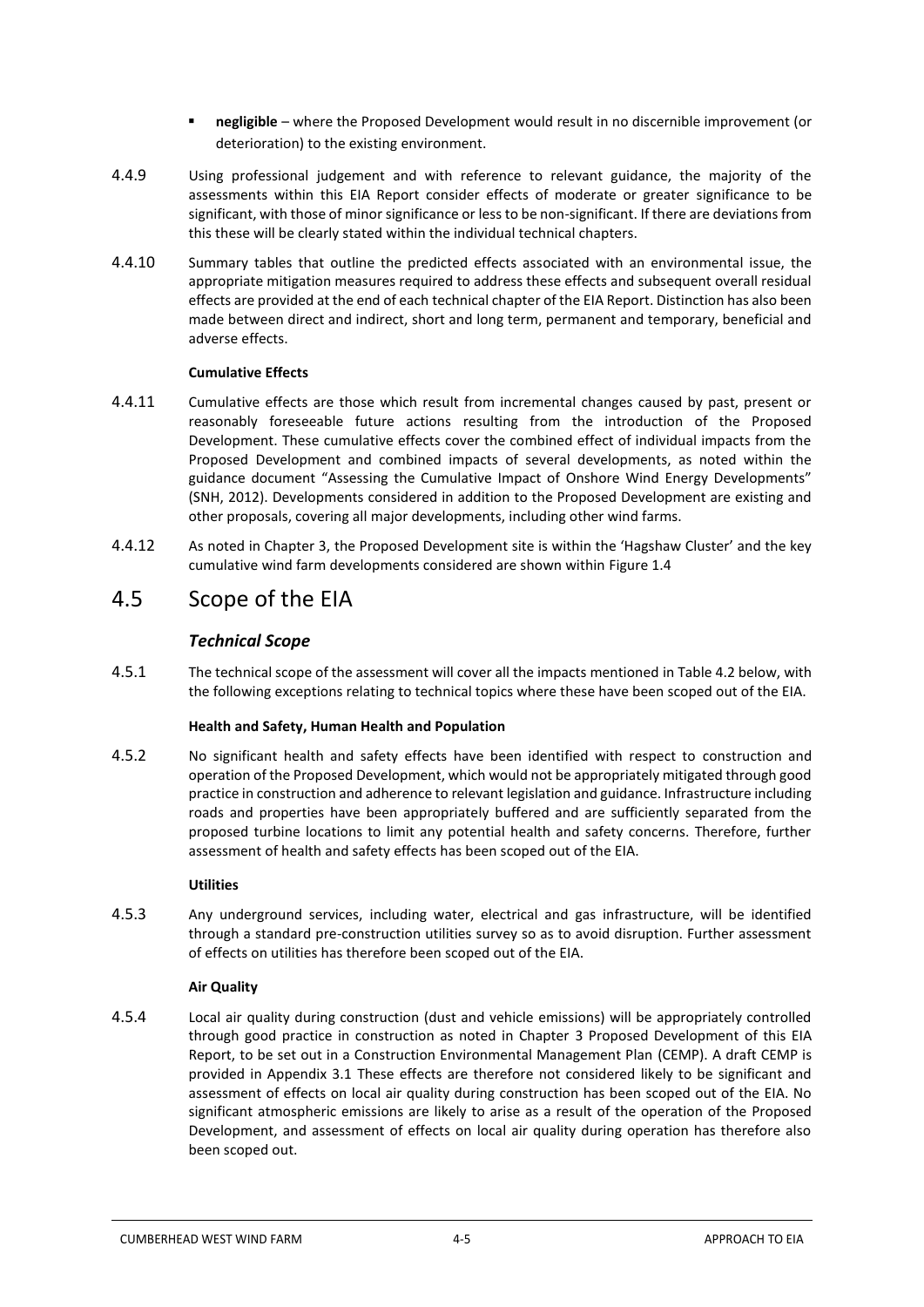#### **Accidents & Disasters**

4.5.5 The Proposed Development is not located within an area with a history of natural disasters such as extreme weather events, and the construction and operation of the Proposed Development would be managed within the requirements of a number of health and safety regulations. It is considered there is a minimal risk of major accidents and / or disasters occurring as a result of the Proposed Development and this has therefore been scoped out of further assessment within the EIA.

#### *Spatial Scope*

- 4.5.6 The spatial scope of the EIA, in other words the geographical coverage of the assessment undertaken, has taken account of a number of factors, in particular:
	- the extent of the Proposed Development, as defined by the planning application boundary (refer to Figure 1.1);
	- the nature of the baseline environment, sensitive receptors and the likely impacts that could arise; and
	- the distance over which predicted effects are likely to remain significant and in particular, the existence of pathways which could results in the transfer of effects to a wider geographical area than the extent of the proposed physical works.

#### *Temporal Scope*

- 4.5.7 The baseline years used for the assessment of environmental effects is 2019 to 2020, as this is the period in which the baseline environmental surveys were undertaken.
- 4.5.8 For the purposes of the EIA, if approved, construction is assumed to commence in 2022 and is expected to last for 18 months. The proposed operational life for the Proposed Development is 30 year, after which time it will be decommissioned.
- 4.5.9 For construction effects, the assessment takes into account the time of day that works are likely to be undertaken, for example if any night-time working is required to minimise disruption to road users.

## <span id="page-7-0"></span>4.6 EIA Report

4.6.1 Schedule 4 of the EIA Regulations specifies the 'information for inclusion in Environmental Impact Assessment Reports'. Table 4.2 below details where the information has been provided within the EIA Report.

| <b>Required Information (EIA Regulations)</b> |          |                                                                                                                                                                                                                                                                                                                                                         | <b>Relevant Reference within this EIA Report</b>                                                                                                                                                                                                                                                                                    |
|-----------------------------------------------|----------|---------------------------------------------------------------------------------------------------------------------------------------------------------------------------------------------------------------------------------------------------------------------------------------------------------------------------------------------------------|-------------------------------------------------------------------------------------------------------------------------------------------------------------------------------------------------------------------------------------------------------------------------------------------------------------------------------------|
| 1)                                            | a)<br>b) | A description of the development, including<br>in particular:<br>a description of the location of the<br>development;<br>a description of the physical<br>characteristics of the whole<br>development, including, where<br>relevant, requisite demolition works,<br>and the land-use requirements during<br>the construction and operational<br>phases; | The Proposed Development is described in<br>Chapter 3 of the EIA Report, including<br>consideration of anticipated construction<br>methods and the operation of the Proposed<br>Development.<br>The land use requirements during<br>construction and operational phases are also<br>described in Chapter 3 Proposed<br>Development. |
|                                               | C)       | a description of the main<br>characteristics of the operational phase                                                                                                                                                                                                                                                                                   |                                                                                                                                                                                                                                                                                                                                     |

**Table 4.2 - Information Included in the EIA Report**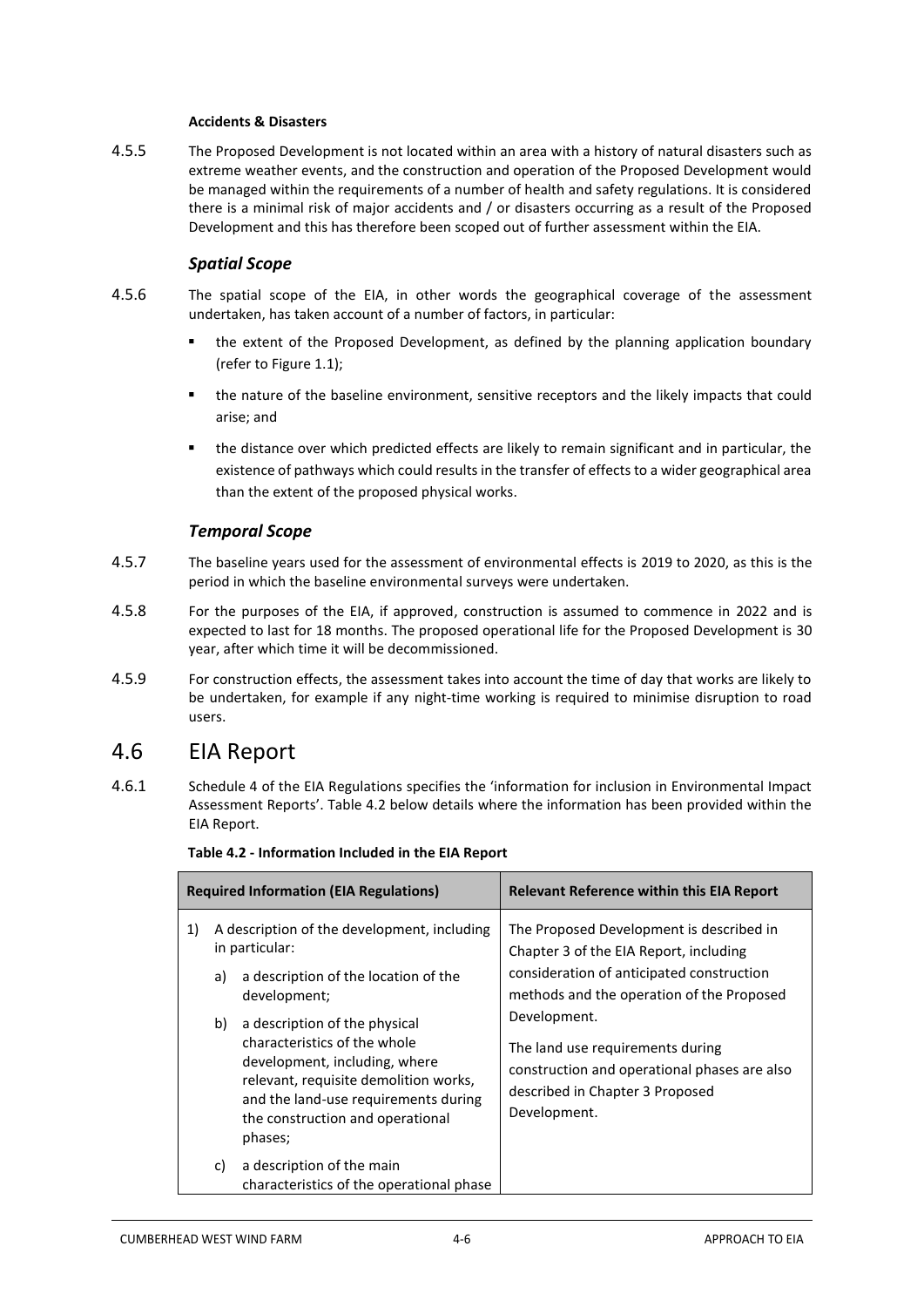| <b>Required Information (EIA Regulations)</b> |                                                                                                                                                                                                                                                                                                                                                                                                                                                                                                                                                                                                 | <b>Relevant Reference within this EIA Report</b>                                                                                                                                                                                                                                                                                                                                                                                                                                                                                                                                                        |  |
|-----------------------------------------------|-------------------------------------------------------------------------------------------------------------------------------------------------------------------------------------------------------------------------------------------------------------------------------------------------------------------------------------------------------------------------------------------------------------------------------------------------------------------------------------------------------------------------------------------------------------------------------------------------|---------------------------------------------------------------------------------------------------------------------------------------------------------------------------------------------------------------------------------------------------------------------------------------------------------------------------------------------------------------------------------------------------------------------------------------------------------------------------------------------------------------------------------------------------------------------------------------------------------|--|
|                                               | of the development (in particular any<br>production process), for instance,<br>energy demand and energy used,<br>nature and quantity of the materials<br>and natural resources (including water,<br>land, soil and biodiversity) used;                                                                                                                                                                                                                                                                                                                                                          | Expected residues and emissions are<br>addressed, where relevant, in the appropriate<br>technical chapters of this EIA Report.                                                                                                                                                                                                                                                                                                                                                                                                                                                                          |  |
|                                               | an estimate, by type and quantity, of<br>d)<br>expected residues and emissions (such<br>as water, air, soil and subsoil pollution,<br>noise, vibration, light, heat, radiation<br>and quantities and types of waste<br>produced during the construction and<br>operation phases.                                                                                                                                                                                                                                                                                                                |                                                                                                                                                                                                                                                                                                                                                                                                                                                                                                                                                                                                         |  |
| 2)                                            | A description of the reasonable alternatives<br>(for example in terms of project design,<br>technology, location, size and scale) studied<br>by the developer, which are relevant to the<br>proposed development and its specific<br>characteristics, and an indication of the<br>main reasons for selecting the chosen<br>option, including a comparison of the<br>environmental effects.                                                                                                                                                                                                      | Chapter 2 Site Selection and Design of the EIA<br>Report describes the design iteration process<br>and details how the Proposed Development<br>site was chosen, and the environmental<br>constraints taken into consideration.                                                                                                                                                                                                                                                                                                                                                                          |  |
| 3)                                            | A description of the relevant aspects of the<br>current state of the environment (the<br>"baseline scenario") and an outline of the<br>likely evolution thereof without<br>implementation of the project as far as<br>natural changes from the baseline scenario<br>can be assessed with reasonable effort on<br>the basis of the availability of relevant<br>information and scientific knowledge.                                                                                                                                                                                             | A description of the existing environment is<br>provided within each technical chapter.                                                                                                                                                                                                                                                                                                                                                                                                                                                                                                                 |  |
| 4)                                            | A description of the factors specified in<br>regulation 4(3) likely to be significantly<br>affected by the development: population,<br>human health, biodiversity (for example<br>fauna and flora), land (for example land<br>take), soil (for example organic matter,<br>erosion, compaction, sealing), water (for<br>example hydromorphological changes,<br>quantity and quality), air, climate (for<br>example greenhouse gas emissions,<br>impacts relevant to adaptation), material<br>assets, cultural heritage, including<br>architectural and archaeological aspects,<br>and landscape. | The receptors potentially affected by the<br>Proposed Development are detailed within<br>each of the technical chapters.<br>Effects of population and human health are<br>assessed in relation to visual impacts, socio-<br>economics, recreation, tourism, traffic, noise<br>and shadow flicker.<br>Biodiversity is covered in the ecology and<br>ornithology chapters.<br>Impacts on soils and water are covered in the<br>hydrology, hydrogeology and geology chapter.<br>Material assets are addressed through the<br>assessment of cultural heritage effects and<br>other chapters as appropriate. |  |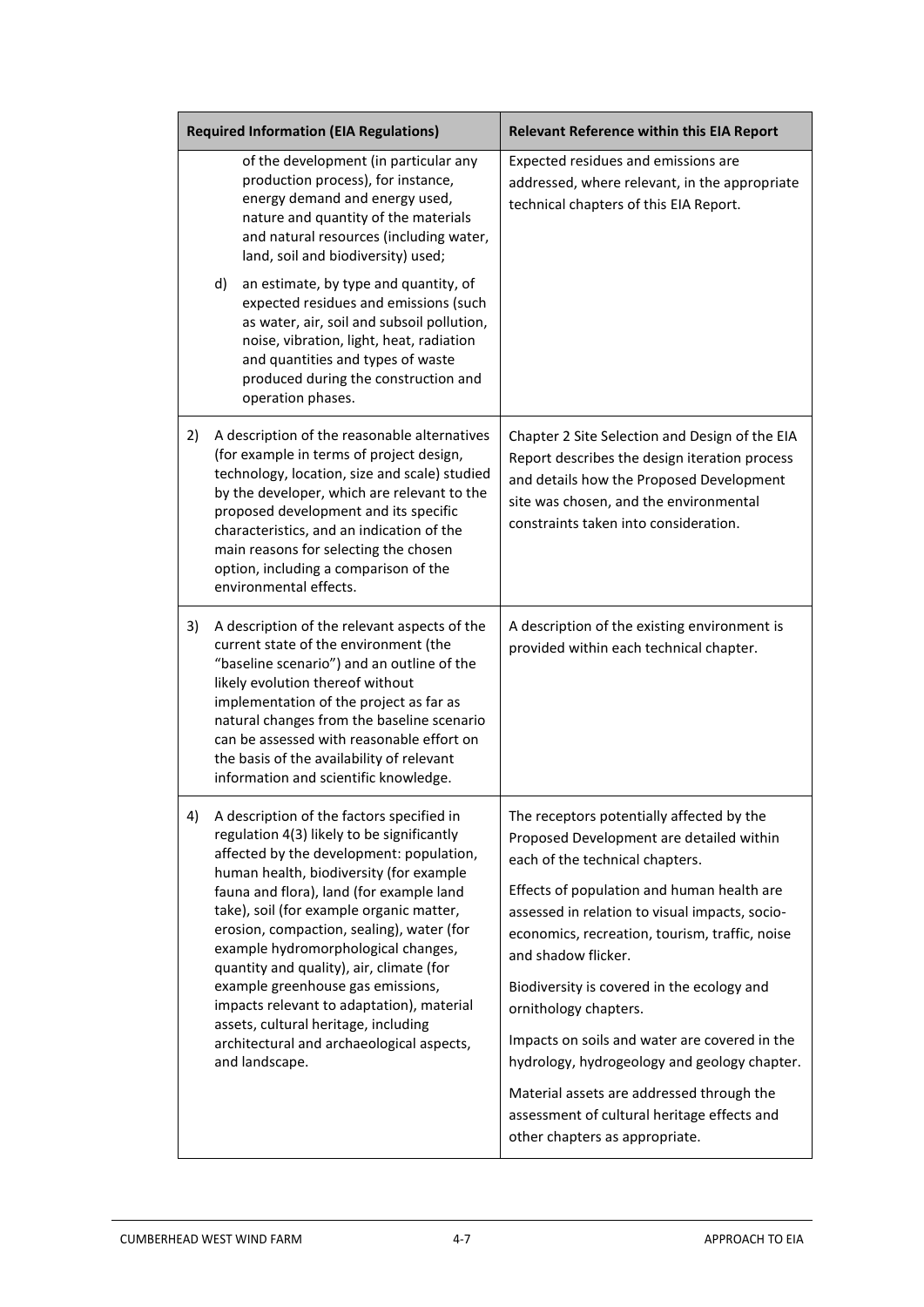| <b>Required Information (EIA Regulations)</b> |                                                                                                                                                                                                                                                                                                                                                                                                                                                                                                                                                                                                                            |                                                                                                                                                                                                                                                                         | <b>Relevant Reference within this EIA Report</b>                                                                                                                                    |
|-----------------------------------------------|----------------------------------------------------------------------------------------------------------------------------------------------------------------------------------------------------------------------------------------------------------------------------------------------------------------------------------------------------------------------------------------------------------------------------------------------------------------------------------------------------------------------------------------------------------------------------------------------------------------------------|-------------------------------------------------------------------------------------------------------------------------------------------------------------------------------------------------------------------------------------------------------------------------|-------------------------------------------------------------------------------------------------------------------------------------------------------------------------------------|
| 5)                                            |                                                                                                                                                                                                                                                                                                                                                                                                                                                                                                                                                                                                                            | A description of the likely significant effects<br>of the development on the environment<br>resulting from, inter alia:                                                                                                                                                 | The predicted significant effects of the<br>Proposed Development are reported after<br>relevant mitigation measures have been                                                       |
|                                               | a)                                                                                                                                                                                                                                                                                                                                                                                                                                                                                                                                                                                                                         | the construction and existence of the<br>development, including, where<br>relevant, demolition works;                                                                                                                                                                   | applied to an identified effect, in each of the<br>technical chapters of the EIA Report. Effects<br>have been predicted in relation to both the                                     |
|                                               | b)                                                                                                                                                                                                                                                                                                                                                                                                                                                                                                                                                                                                                         | the use of natural resources, in<br>particular land, soil, water and<br>biodiversity, considering as far as<br>possible the sustainable availability of<br>these resources;                                                                                             | construction / decommissioning and<br>operational phases of the Proposed<br>Development, including the nature of these<br>effects and their duration.                               |
|                                               | C)                                                                                                                                                                                                                                                                                                                                                                                                                                                                                                                                                                                                                         | the emission of pollutants, noise,<br>vibration, light, heat and radiation, the<br>creation of nuisances, and the disposal<br>and recovery of waste;                                                                                                                    | The overall approach and methods used in the<br>assessment of environmental impacts are<br>discussed within Chapter 4 Approach to EIA of<br>this EIA Report. Prediction methods are |
|                                               | d)                                                                                                                                                                                                                                                                                                                                                                                                                                                                                                                                                                                                                         | the risks to human health, cultural<br>heritage or the environment (for<br>example due to accidents or disasters);                                                                                                                                                      | discussed in detail within each relevant<br>technical chapter of the EIA Report.                                                                                                    |
|                                               | e)                                                                                                                                                                                                                                                                                                                                                                                                                                                                                                                                                                                                                         | the cumulation of effects with other<br>existing and/or approved<br>development, taking into account any<br>existing environmental problems<br>relating to areas of particular<br>environmental importance likely to be<br>affected or the use of natural<br>resources; |                                                                                                                                                                                     |
|                                               | f)                                                                                                                                                                                                                                                                                                                                                                                                                                                                                                                                                                                                                         | the impact of the development on<br>climate (for example the nature and<br>magnitude of greenhouse gas<br>emissions) and the vulnerability of the<br>development to climate change;                                                                                     |                                                                                                                                                                                     |
|                                               | g)                                                                                                                                                                                                                                                                                                                                                                                                                                                                                                                                                                                                                         | the technologies and the substances<br>used.                                                                                                                                                                                                                            |                                                                                                                                                                                     |
|                                               | The description of the likely significant<br>effects on the factors specified in regulation<br>4(3) should cover the direct effects and any<br>indirect, secondary, cumulative,<br>transboundary, short-term, medium- term<br>and long-term, permanent and temporary,<br>positive and negative effects of the<br>development. This description should take<br>into account the environmental protection<br>objectives established at Union or Member<br>State level which are relevant to the<br>development including in particular those<br>established under Council Directive<br>92/43/EEC3 and Directive 2009/147/EC. |                                                                                                                                                                                                                                                                         |                                                                                                                                                                                     |
| 6)                                            |                                                                                                                                                                                                                                                                                                                                                                                                                                                                                                                                                                                                                            | A description of the forecasting methods or<br>evidence, used to identify and assess the                                                                                                                                                                                | An overview of the methodology of the<br>assessment is provided within Chapter 4                                                                                                    |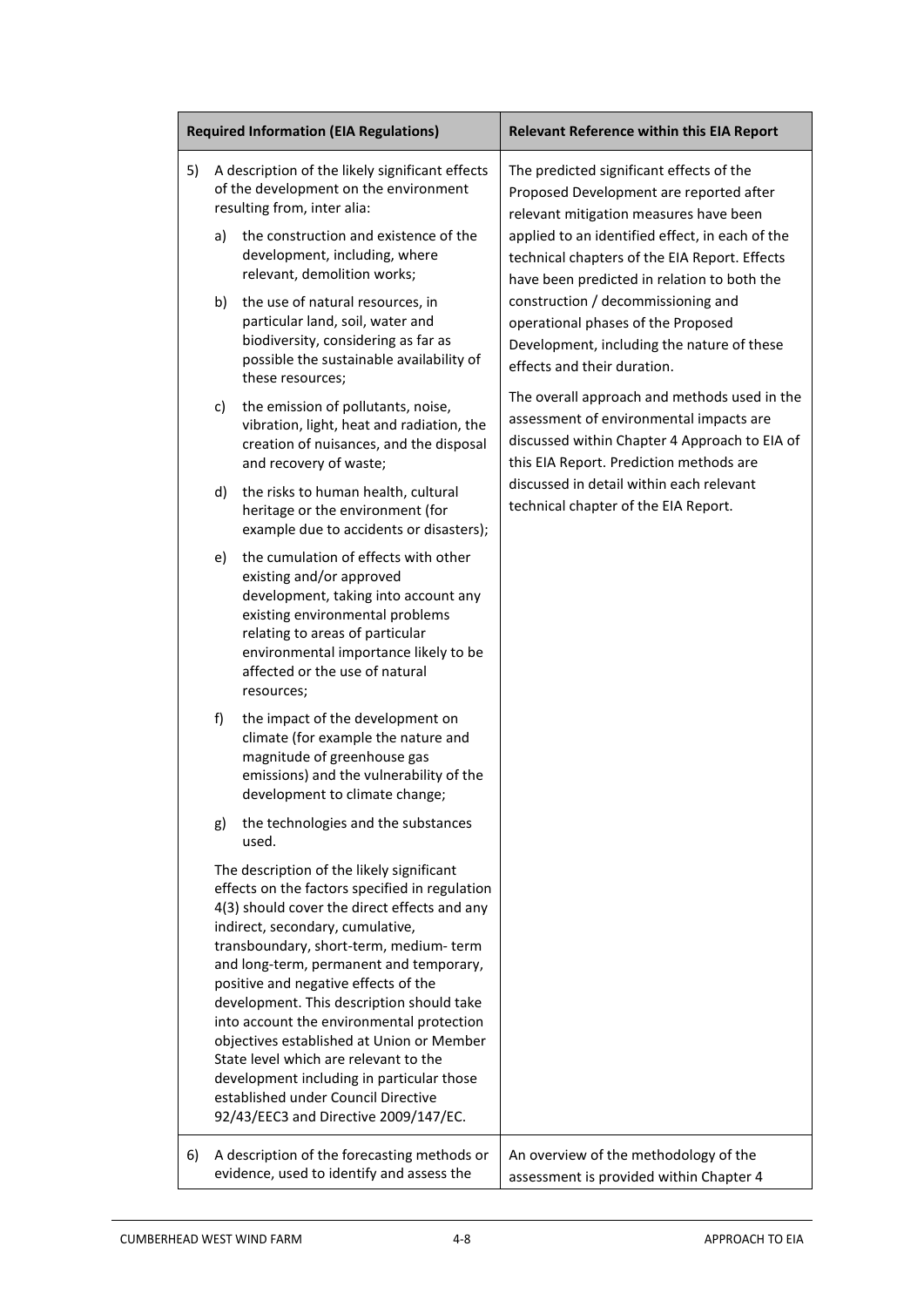| <b>Required Information (EIA Regulations)</b> |                                                                                                                                                                                                                                                                                                                                                                                                                                                                                                                                                                                                                                                                                                                                                                                                                                                                                                       | <b>Relevant Reference within this EIA Report</b>                                                                                                                                                                                                                                                                                         |  |
|-----------------------------------------------|-------------------------------------------------------------------------------------------------------------------------------------------------------------------------------------------------------------------------------------------------------------------------------------------------------------------------------------------------------------------------------------------------------------------------------------------------------------------------------------------------------------------------------------------------------------------------------------------------------------------------------------------------------------------------------------------------------------------------------------------------------------------------------------------------------------------------------------------------------------------------------------------------------|------------------------------------------------------------------------------------------------------------------------------------------------------------------------------------------------------------------------------------------------------------------------------------------------------------------------------------------|--|
|                                               | significant effects on the environment,<br>including details of difficulties (for example<br>technical deficiencies or lack of knowledge)<br>encountered compiling the required<br>information and the main uncertainties<br>involved.                                                                                                                                                                                                                                                                                                                                                                                                                                                                                                                                                                                                                                                                | Approach to EIA of this EIA Report while the<br>individual technical chapters provide details of<br>each technical assessment.                                                                                                                                                                                                           |  |
| 7)                                            | A description of the measures envisaged to<br>avoid, prevent, reduce or, if possible, offset<br>any identified significant adverse effects on<br>the environment and, where appropriate,<br>of any proposed monitoring arrangements<br>(for example the preparation of a post-<br>project analysis). That description should<br>explain the extent, to which significant<br>adverse effects on the environment are<br>avoided, prevented, reduced or offset, and<br>should cover both the construction and<br>operational phases.                                                                                                                                                                                                                                                                                                                                                                     | The overall approach to mitigation is<br>discussed within Chapter 4 Approach to EIA of<br>this EIA Report. Specific mitigation measures<br>are reported in each relevant technical section<br>of the EIA Report and in schedule of<br>committed mitigation measures presented in<br>Chapter 18 Schedule of Environmental<br>Commitments. |  |
| 8)                                            | A description of the expected significant<br>adverse effects of the development on the<br>environment deriving from the vulnerability<br>of the development to risks of major<br>accidents and/or disasters which are<br>relevant to the project concerned. Relevant<br>information available and obtained through<br>risk assessments pursuant to legislation of<br>the European Union such as Directive<br>2012/18/EU of the European Parliament<br>and of the Council or Council Directive<br>2009/71/Euratom or relevant assessments<br>may be used for this purpose provided that<br>the requirements of this Directive are met.<br>Where appropriate, this description should<br>include measures envisaged to prevent or<br>mitigate the significant adverse effects of<br>such events on the environment and details<br>of the preparedness for and proposed<br>response to such emergencies. | The predicted significant effects of the<br>Proposed Development are reported after<br>relevant mitigation measures have been<br>applied to an identified impact, in each of the<br>technical chapters of the EIA Report.                                                                                                                |  |
| 9)                                            | A non-technical summary of the<br>information provided under points 1 to 8.                                                                                                                                                                                                                                                                                                                                                                                                                                                                                                                                                                                                                                                                                                                                                                                                                           | A Non-Technical Summary is presented as a<br>stand-alone document.                                                                                                                                                                                                                                                                       |  |
|                                               | 10) A reference list detailing the sources used<br>for the descriptions and assessments<br>included in the EIA report.                                                                                                                                                                                                                                                                                                                                                                                                                                                                                                                                                                                                                                                                                                                                                                                | References are provided at the end of each<br>chapter of the EIA Report.                                                                                                                                                                                                                                                                 |  |

## <span id="page-10-0"></span>4.7 Consultation

4.7.1 Consultation is a key component of the EIA process. In order to inform the EIA, there has been ongoing consultation with statutory consultees, engagement through correspondence and meetings, as required.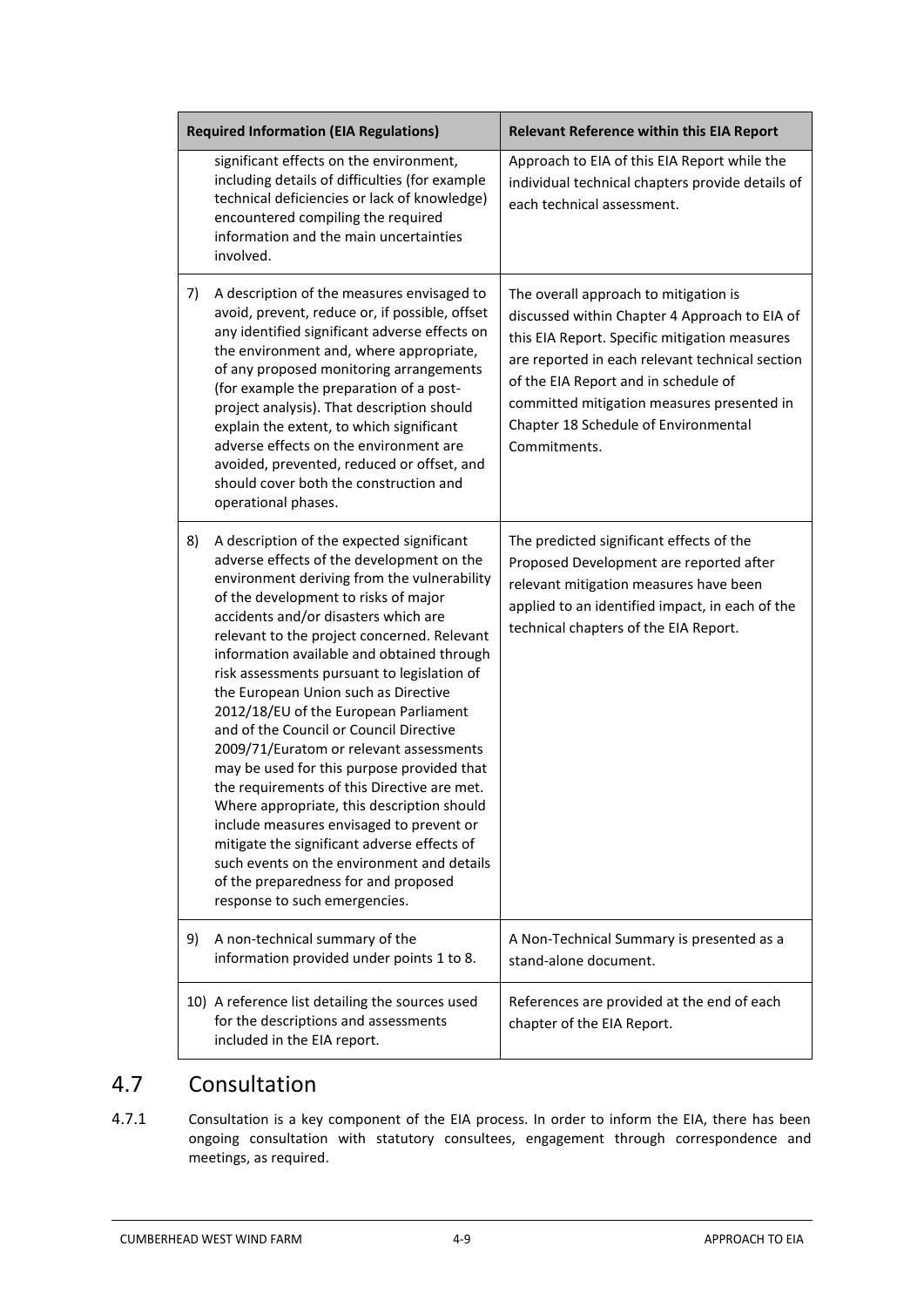4.7.2 Consultation with organisations who were contacted either directly by the Applicant or by the ECU through the formal EIA application process, is described as appropriate in each technical chapter of this EIA Report. Consultation with the general public has also been undertaken and is detailed below.

#### *Public Consultation*

- 4.7.3 A stand-alone Pre-Application Consultation (PAC) Report has been prepared which gives details of the correspondence, online public consultation and other discussions which have taken place with the communities closest to the Proposed Development site. The report also details findings of that work and illustrates the ways in which community engagement has helped identify potential issues arising from the emerging development proposal, and where appropriate, shape the final proposal which is now the subject of this application.
- 4.7.4 The Applicant is grateful to residents and local representatives for their input into the preapplication community engagement process and for their participation in the discussions.

## <span id="page-11-0"></span>4.8 Consideration of Alternatives

- 4.8.1 Schedule 4 of the EIA Regulations requires the consideration of alternatives and an indication of the reasons for selecting the site, except where limited by constraints of commercial confidentiality.
- 4.8.2 The Applicant considered a number of alternative layouts and different scales of turbine for the Proposed Development, to arrive at the design for which consent is sought. A full description of the iterative design process is provided in Chapter 2 of this EIA Report.

## <span id="page-11-1"></span>4.9 Assumptions, Limitations & Uncertainty

- 4.9.1 The EIA process is designed to enable informed decision making based on the best available information about the environmental implications of a proposed development. However, there will always be some uncertainty inherent in the scale and nature of the predicted environmental effects as a result of the level of detailed information available at the time of assessment, the potential for minor alterations to the Proposed Development following completion of the EIA Report and / or the limitations of the prediction processes.
- 4.9.2 A number of assumptions were made during the EIA process and are detailed below:
	- The principal land uses adjacent to the site remain unchanged during the course of the Proposed Development's lifetime.
	- **EXECUTE:** Current applications for wind energy projects are included within the assessment of cumulative effects for each technical aspect.
	- Information provided by third parties (including publicly available information and databases) is correct at time of submission.
- 4.9.3 Further to this, more specific assumptions may be made with regards to the individual technical aspects and are detailed within each chapter.
- 4.9.4 Whilst baseline conditions have been assumed to be accurate at the time of surveying, due to the dynamic nature of the environment, these conditions may change during site preparation, construction and operation. It is noted that there are multiple wind farm schemes at different stages of development and construction throughout the Hagshaw Cluster and more widely which add to the baseline scenario of the Proposed Development. Where relevant the 'future' baseline scenario is described and discussed within the technical assessments. This is particularly relevant to the LVIA, refer to chapter 6 for further details.
- 4.9.5 There is also the potential for a degree of uncertainty as certain aspects of the Proposed Development may be subject to change until a detailed design has been finalised. This uncertainty can come in the forms of: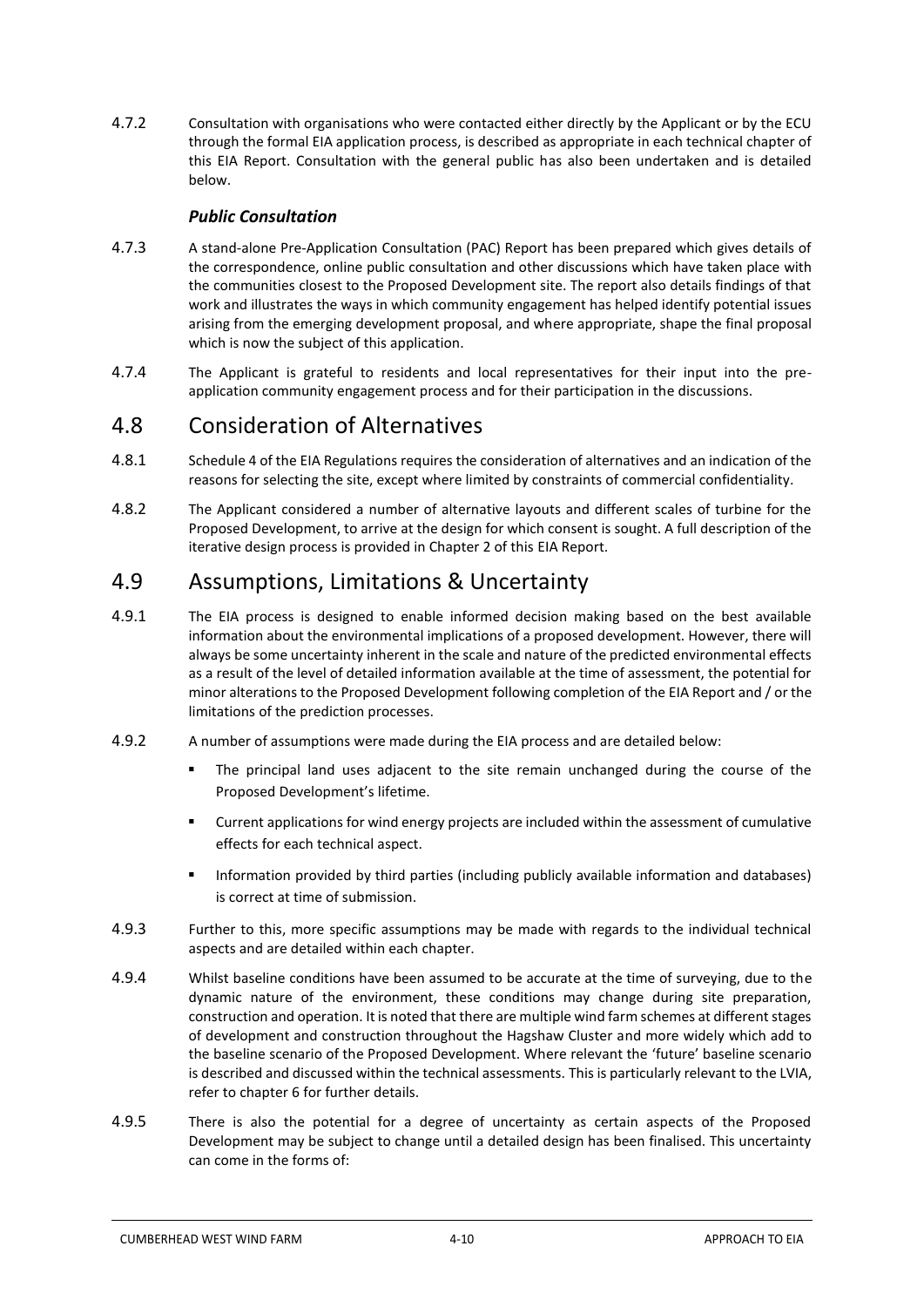- **■** turbine selection;
- foundation and infrastructure design; and
- micro-siting of the turbines and associated infrastructure which may change due to investigation findings or implementation of mitigation measures.
- 4.9.6 Information on the construction of the Proposed Development has been developed by the project team based on professional judgement and outline design works, on the most likely methods of construction, plant, access routes and working areas etc. for the purposes of the EIA. The final choice of optimum construction methods will rest with the Contractors and may differ from those used in this assessment, with any such uncertainty stated in the EIA Report.

## <span id="page-12-0"></span>4.10 Summary

4.10.1 This chapter has detailed the methodology used to conduct the EIA and produce the EIA Report for the Proposed Development. An overview of the relevant legislation and guidance documents has been provided with the main legislative document being the Electricity Works (Environmental Impact Assessment) (Scotland) Regulations 2017 (as amended). Following this, the EIA process and the scope of the assessment are detailed. General assumptions, limitations and uncertainties are also stated.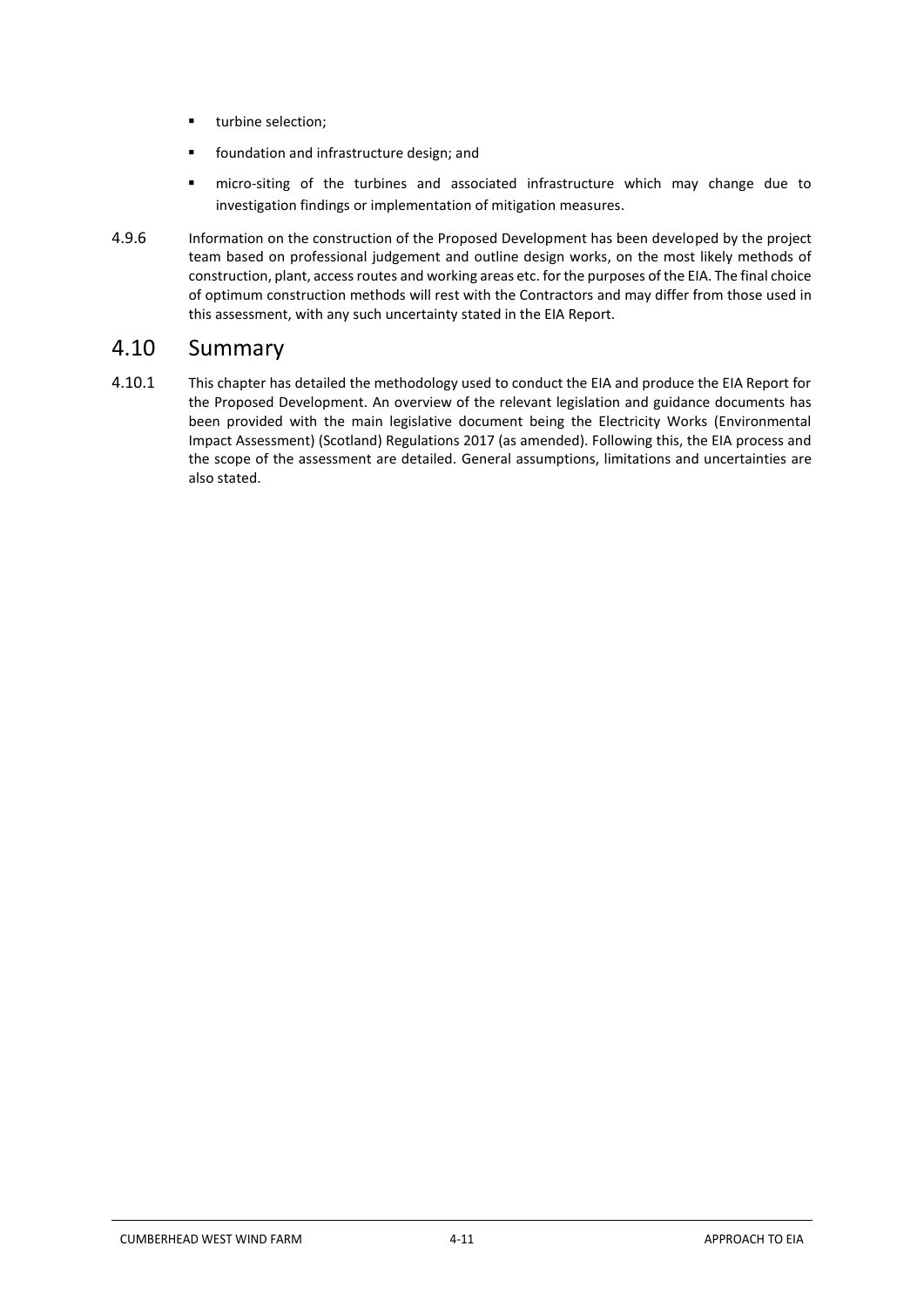## <span id="page-13-0"></span>4.11 References

European Commission (EC) (2011). *Directive 2011/92/EU of the European Parliament and of the Council of 13 December 2011 on the assessment of the effects of certain public and private projects on the environment (Text with EEA relevance)*. Available at: <http://data.europa.eu/eli/dir/2011/92/oj>

EC (2014). *Directive 2014/52/EU of the European Parliament and of the Council of 16 April 2014 amending Directive 2011/92/EU on the assessment of the effects of certain public and private projects on the environment (Text with EEA relevance).* Available at: <http://data.europa.eu/eli/dir/2014/52/oj>

Scottish Government (2017). *The Electricity Works (Environmental Impact Assessment) (Scotland) Regulations 2017*. Available at:<http://www.legislation.gov.uk/ssi/2017/101/contents/made>

Scottish Government (2017). *The Town and Country Planning (Environmental Impact Assessment) (Scotland) Regulations 2017.* Available at: <http://www.legislation.gov.uk/ssi/2017/102/contents/made>

Scottish Government (2013). *Planning Advice Note 1/2013: Environmental Impact Assessment*. Available at: https://www.gov.scot/publications/planning-advice-note-1-2013-environmentalimpact-assessment/

Scottish Government (2014). *Scottish Planning Policy*. Available at: <https://www.gov.scot/publications/scottish-planning-policy/>

Scottish Government (2014). *National Planning Framework 3.* Available at: <https://www.gov.scot/publications/national-planning-framework-3/>

Scottish Government (2017). *Planning Circular 1/2017: Environmental Impact Assessment regulations.* Available at[: https://www.gov.scot/publications/planning-circular-1-2017](https://www.gov.scot/publications/planning-circular-1-2017-environmental-impact-assessment-regulations-2017/) [environmental-impact-assessment-regulations-2017/](https://www.gov.scot/publications/planning-circular-1-2017-environmental-impact-assessment-regulations-2017/)

Scottish Government, Scottish Renewables, Scottish Natural Heritage, Scottish Environment Protection Agency, Forestry Commission Scotland, Historic Environment Scotland, Marine Scotland Science, and AEECoW (2019). *Good Practice during Wind Farm Construction (4th Edition)*. Available at[: https://www.nature.scot/guidance-good-practice-during-wind-farm-construction](https://www.nature.scot/guidance-good-practice-during-wind-farm-construction)

Scottish Natural Heritage (2012). *Assessing the Cumulative Impact of Onshore Wind Energy Developments*. Available at[: https://www.nature.scot/guidance-assessing-cumulative-impact](https://www.nature.scot/guidance-assessing-cumulative-impact-onshore-wind-energy-developments)[onshore-wind-energy-developments](https://www.nature.scot/guidance-assessing-cumulative-impact-onshore-wind-energy-developments)

Scottish Natural Heritage (2017). *Siting and Designing Wind Farms in the Landscape (Version 3a).*  Available at:<https://www.nature.scot/siting-and-designing-wind-farms-landscape-version-3a>

Scottish Natural Heritage (2018). *Environmental Impact Assessment Handbook (Version 5).* Available at[: https://www.nature.scot/handbook-environmental-impact-assessment-guidance-competent](https://www.nature.scot/handbook-environmental-impact-assessment-guidance-competent-authorities-consultees-and-others)[authorities-consultees-and-others](https://www.nature.scot/handbook-environmental-impact-assessment-guidance-competent-authorities-consultees-and-others)